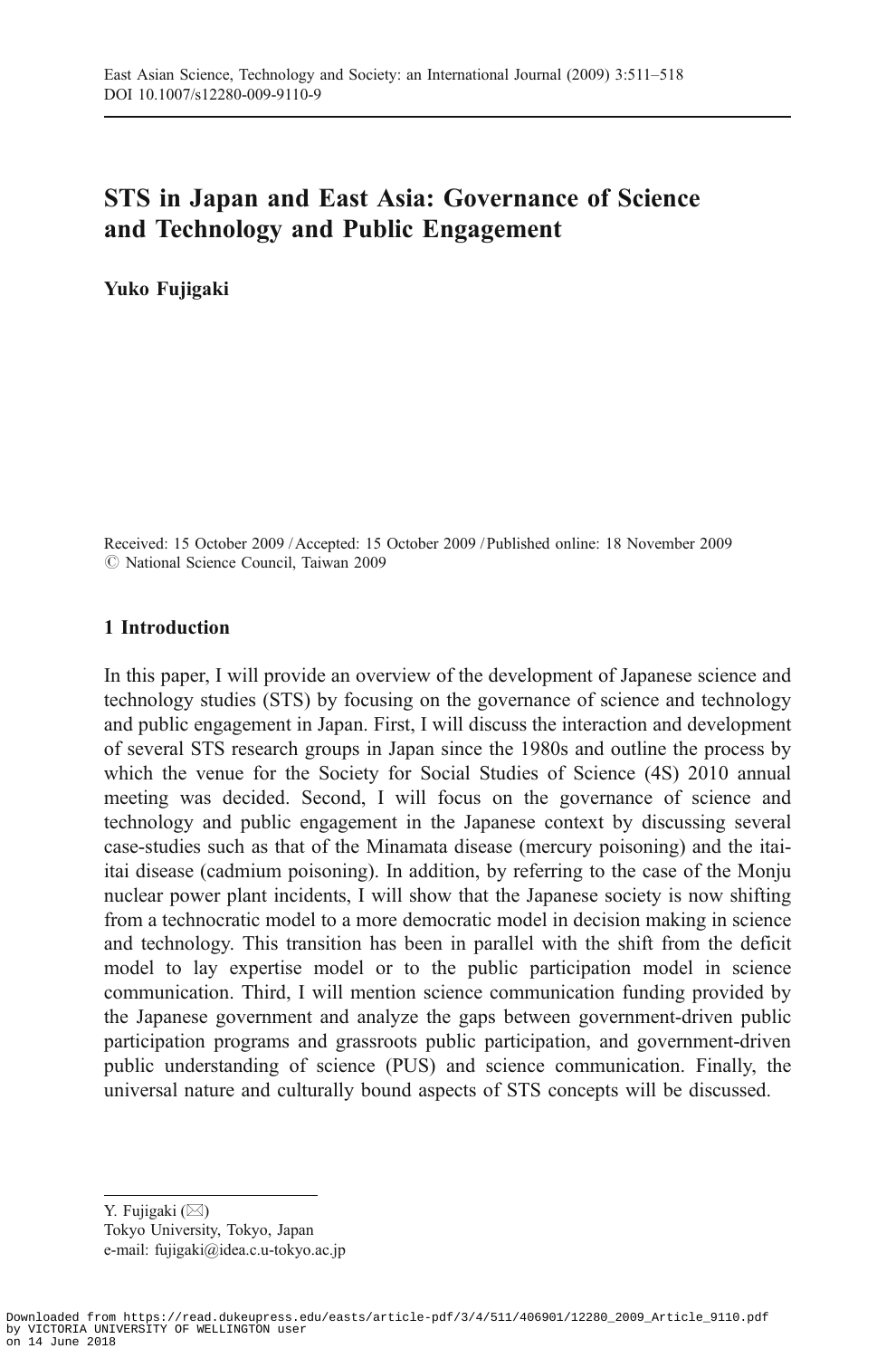#### 2 Background of 4S 2010 in Tokyo

Table 1 shows the development of several STS research groups in Japan. For example, STS Network in Japan (STSNJ) was established in 1990 and the first president of STSNJ was Hideto Nakajima. In 1992, the Japan Journal for Science, Technology and Society was established by Japanese Association for STS (JASTS), and Miwao Matsumoto currently has overall responsibility for this journal. In 1998, the International Conference on STS was held in Tokyo, Hiroshima, and Kyoto. This conference was organized by Yōichirō Murakami and there were 245 Japanese participants and 127 foreign STS researchers (including invited speakers.) This conference enhanced exchange among several STS research groups in Japan and promoted international discourse on STS. It became one of the stepping-stones for the establishment of Japanese Society for Science and Technology Studies (JSSTS) in 2001. The first president was Tadashi Kobayashi. The total membership of JSSTS was about 200 in 2001, but by 2009, it had reached around 600.

The International Conference on STS in 1998 encouraged the involvement of Japanese researchers in the governance of 4S. For example, Hideto Nakajima was elected to the council of 4S and served on the council for the period 2000-2002. Yuko Fujigaki and Miwao Matsumoto also served on the council in 2003-2005 and in 2009-2011, respectively. Yuko Fujigaki was also included in the program committee of the 4S 1999 meeting in San Diego, the 4S and the European Association for the Study of Science and Technology (EASST) 2008 meeting in Rotterdam, and the 4S 2009 meeting in Washington D.C. This involvement eventually led to 4S 2010 being held in Tokyo jointly with JSSTS.

At both the 4S 2005 council meeting in Pasadena on October 19 and the business meeting on October 22, the 4S community expressed an interest in having an Asian meeting. In particular, the outgoing and incoming Presidents Bruno Latour and Susan Leigh Star both supported the idea of holding a joint meeting in Asia. The Council for the Japanese Society of STS, which at the time had 511 members in Japan, met on November 12, 2005 and agreed to propose a 4S-JSSTS joint meeting in 2010 in Tokyo. The proposal of 4S 2010 in Tokyo by JSSTS was discussed at the 4S 2006 council meeting in Vancouver on November 1, and accepted at the business meeting on November 3.

JSSTS was in the process of constructing an East Asian STS network with Korea, Taiwan, and China. This network already had already had six East Asian STS meetings (Beijing, 2000; Seoul, 2001; Kobe, 2002; Taipei, 2003; Seoul, 2004;

|  | Table 1 Development of research groups of STS in Japan |  |  |  |  |
|--|--------------------------------------------------------|--|--|--|--|
|--|--------------------------------------------------------|--|--|--|--|

1990 STS Network Japan was established

- 1998 International Conference on STS in Tokyo, Hiroshima, and Kyoto
- 2001 Japan Society for Studies of Science and Technology was established
- 2005 4S in Pasadena:

The 4S President, Council meeting and Business meeting expressed an interest in having Asian meeting

<sup>1992</sup> Japan Journal for Science, Technology and Society by Japanese Association for STS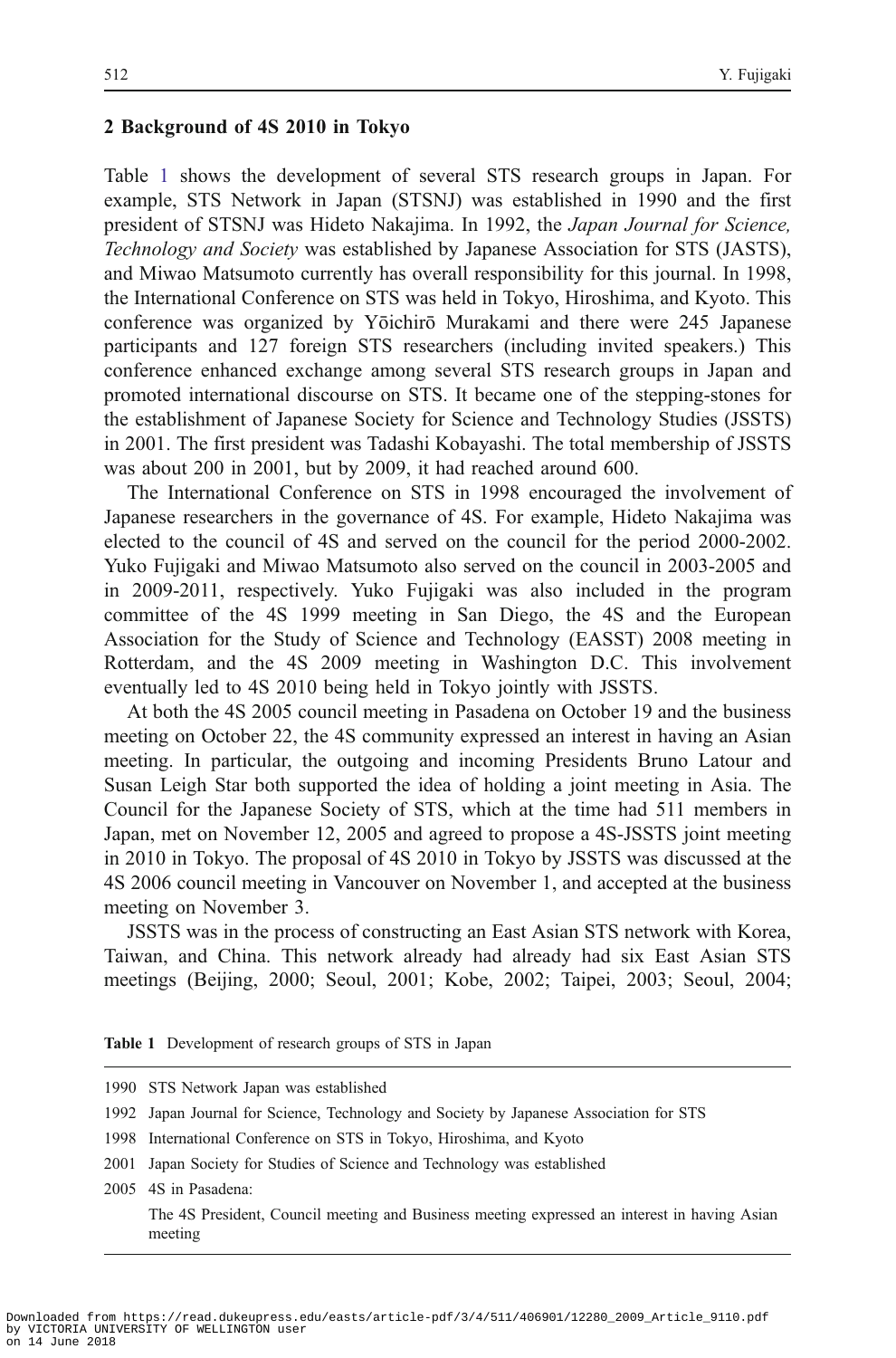Shangyang, 2005; Kobe 2006/2007; Wuhan 2008; and Tainan 2009). This emerging network is considered as an additional pillar of support for the 4S-JSSTS meeting in Tokyo. The merit of having the 4S 2010 meeting in conjunction with JSSTS and the East Asian STS network is to encourage the participation of Asian members and to increase the Asian membership in 4S. In addition, 4S members will be able to have the chance to experience, interact, and understand the ethno-diversity of Asian cultures. It will facilitate access to 4S by not only Asian scholars but scholars from India and Australia as well, and ultimately strengthen the STS network worldwide.

# 3 Case Study of the Governance of Science and Technology and Public Engagement

After the establishment of JSSTS in 2001, an annual meeting has been held every year since 2002. In November 2009, the eighth JSSTS annual meeting will be held in Tokyo. There are, on average, about 100 papers presented at each meeting. Thus, over 8 years, there have been some 800 oral presentations in total. The first issue of the Journal of Science and Technology Studies was published in October 2002; and in October 2009, issue no. 7 was published.

Among the topics covered by Japanese STS, there are many which deal with the governance of science and technology. In studying this area of STS, we need critical case studies which deal with decision making in science and technology and throw light on the relationships between experts, citizens, policy makers, and other stakeholders. Some major examples are Minamata disease (mercury poisoning), itaiitai disease (cadmium poisoning), Monju nuclear power plant incidents, food poisoning, organ transplants, bovine spongiform encephalopathy (BSE), and genetically modified organisms (GMOs) in Japan. Thanks to funds from the Japan Science and Technology Agency (JST), my colleagues and I conducted analyzed these cases in collaboration with several international STS researchers and published an STS textbook.

3.1 The Editing Process of the STS Case Study Book

The project began in January 2002, and we received helpful advice from Sheila Jasanoff at the Science and Democracy Meeting held in Berlin in 2002. Based on her advice, we held an international workshop in December 2003. Michel Callon, Brian Wynne, Ulrike Felt, Rob Hagendijk, and Thomas Gieryn gave us much useful feedback. In the 4S/EASST 2004 Paris meeting, we organized a session on the results of the project, in collaboration with Michel Callon and Edward Hackett who were commentators. After we submitted a final report to JST, we published the STS Textbook, Case Analysis and Theoretical Concepts for Science and Technology Studies (Univ. of Tokyo Press, 2005). The book includes nine case studies: the Minamata disease, itai-itai disease, Monju incidents, food poisoning, AIDS transmission due to the transfusion of HIV-infected (non-heat-treated) blood products, BSE, GMOs, climate change, Japanese social movements for medical waste, and the Winny Scandal (the software developer of the P2P file exchange program who was arrested for aiding illegal copying). This book is now widely used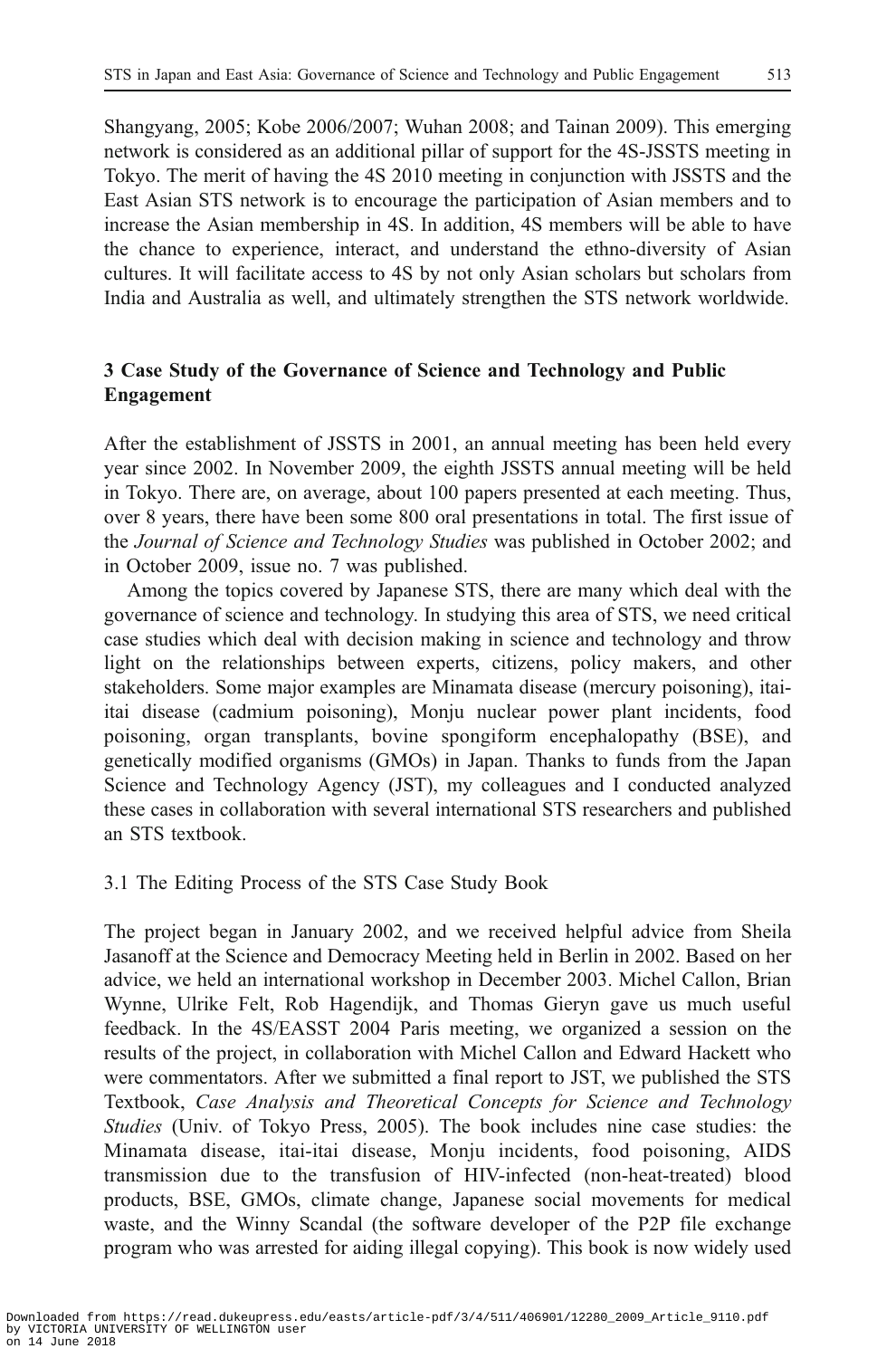in teaching STS in Japanese universities. The book also opens the door to discussing the universality and culturally bound features of STS concepts which will be discussed later in this paper.

#### 3.2 Comparison of Minamata Disease and Itai-itai Disease

Of the nine case studies, I have chosen to focus on a comparison of Minamata (Sugiyama [2005](#page-7-0)) and itai-itai diseases (Kaji [2005\)](#page-7-0) since they are useful in illuminating the role and the importance of public participation in environmental problems in Japanese contexts.

The first patient suffering from what became known as Minamata disease was identified in 1956, in the Minamata district of the southern part of Kyushu. The disorder attacks the central nervous system and results in ataxia (difficulty in walking), a restriction of the visual field, difficulty in speech, headaches, abnormal sensations, and jerky limbs. Doctors at Kumamoto University who investigated the symptoms of patients found that the symptoms were similar to alkyl-mercury poisoning. Based on these observations, the doctors made a public announcement regarding their speculation as to the causes of the disease. Namely, they believed that alkyl-mercury contained in wastewater from the Chisso-Minamata factory had polluted the sea, and human beings who ate contaminated fish had fallen seriously ill as a result. The factory criticized such speculation. They argued that they only used inorganic mercury at the factory and the production of alkyl-mercury in the acetaldehyde production process had not yet been proven. The Ministry of Trade and Industry also supported such criticism and did not give administrative advice to stop the wastewater. This delay led to a substantial increase in the number of people who fall victim to Minamata disease.

In contrast, in the case of itai-itai disease, countermeasures to deal with the wastewater occurred much faster than was the case with the Minamata disease. The term itai-itai disease first appeared in a local newspaper in the Toyama district in 1955 to describe a disorder which resulted in severe pain in joints and the spine. Doctors reported that the cause of itai-itai disease was cadmium which could be traced to mining-related pollution of the Jinzu River by the Mitsui Company. Some chemists pointed to the high level of zinc in the river water and they detected cadmium in the sample. In trials held over the period 1967-1972, 236 attorneys formed a team to support patients. After the court's final decision which found the Mitsui Company responsible, the Residents Association and the company concluded a Pollution Control Agreement. Based on this agreement, the residents conducted wastewater inspections in collaboration with attorneys, experts, and citizens from other districts. This activity succeeded in reducing the levels of cadmium in wastewater.

There are several interesting comparisons which can be made between the two cases. For example, we can examine the socio-economic background of the victims. Although victims of itai-itai disease were from the wealthier sections of the agricultural community, most victims of Minamata disease were from the poor fishing community. As a result, citizens who worked at the Chisso-Minamata factory discriminated against Minamata victims. Also relevant laws are of interest. The Minamata case relates to Article 709 of Civil Law, whereby a plaintiff needs to prove a causal relationship and the fault of the company, whereas the itai-itai case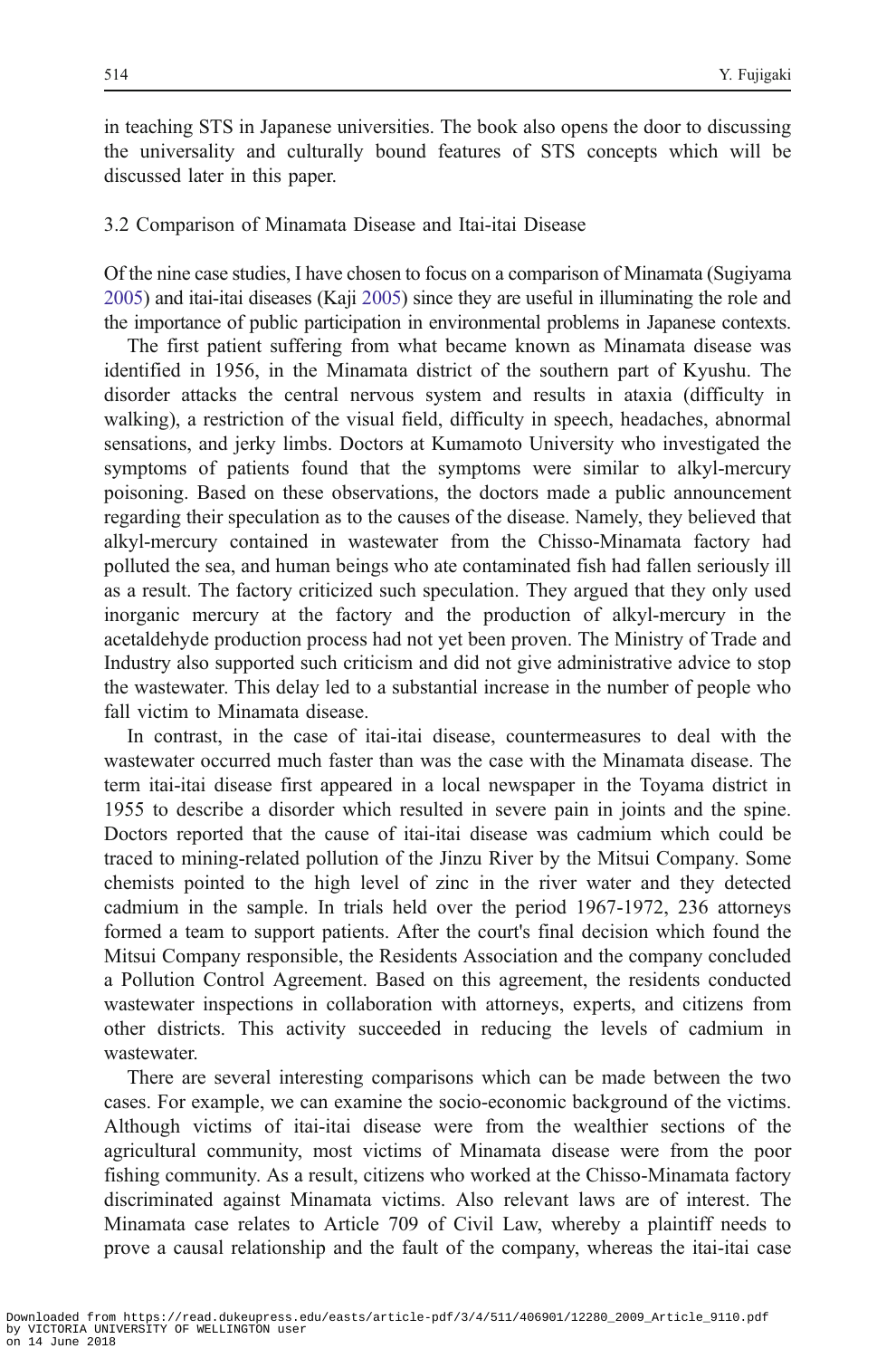relates to Article 109 of the Mining Law, which meant that plaintiffs did not need to prove the fault of the company. As a result, a Mr. Hashimoto who was responsible for dealing with public environmental hazards in the Environment Agency was able to take action against the disease despite insufficient evidence. However, the most important differences lie in the use of a Pollution Control Agreement in the case of itai-itai disease and the role of public participation. Under the Pollution Control Agreement, there was collaboration among residents, experts (attorneys and scientists including chemists, agricultural chemists, and medical doctors), and other citizens nationwide. In contrast, in the case of the Minamata disease, there was no such agreement. There were only medical doctors who supported patients and, furthermore, residents in Minamata and citizens nationwide could not help patients effectively. The lack of collaboration and public participation served to isolate the victims from other Minamata residents and resulted in internal fragmentation of victim groups.

In this way, by comparing the cases of Minamata disease and itai-itai disease, we can see the role and the importance of public participation in dealing with environmental problems.

### 3.3 Monju Nuclear Power Plant Case

In this section, I will discuss the case of Monju nuclear power plant incidents (Kobayashi [2005](#page-7-0)). Through careful case analysis, we can observe that Japanese society is now in the transition phase from the technocratic model (in which getting more and better scientific input into decisions is required and where the technical incompetence of the bureaucracy is the most significant barrier to making the right decision) to the democratic model (which emphasizes the involvement of stakeholders in the decision-making process). This transition is parallel to the shift from the deficit model to lay expertise model or to the public participation model in science communication. Experts (including legal experts and nuclear power experts) have begun to re-consider the technocratic model and deficit model through the litigation relating to Monju.

In May 1983, the Japanese government (Ministry of Trade and Industry) approved the establishment of Monju Nuclear Power Plant in Tsuruga District, Fukui Prefecture. In response, local residents began legal action against the government in September 1985. Nevertheless, the government commenced construction of the plant in October 1985, and the plant began operation in April 1994. However, an incident involving the leakage of sodium at the Monju plant occurred in December 1995 and the plant was required to stop operations. This incident was widely publicized by the media and the public was, as a result, cautious about the outcome of litigation. In 2000, the residents' litigation failed in the Fukui District Court. However, they were successful in the High Court in 2003. Despite the fact that the residents failed in the Supreme Court in 2005, the High Court outcome stirred much debate regarding the safety of nuclear power plants and the future of the energy supply.

Legal experts argued regarding the rights and wrongs of the High Court's decision in their journals, and several experts pointed to the lack of public participation in the administrative process in the initial approval of the construction of the plant. They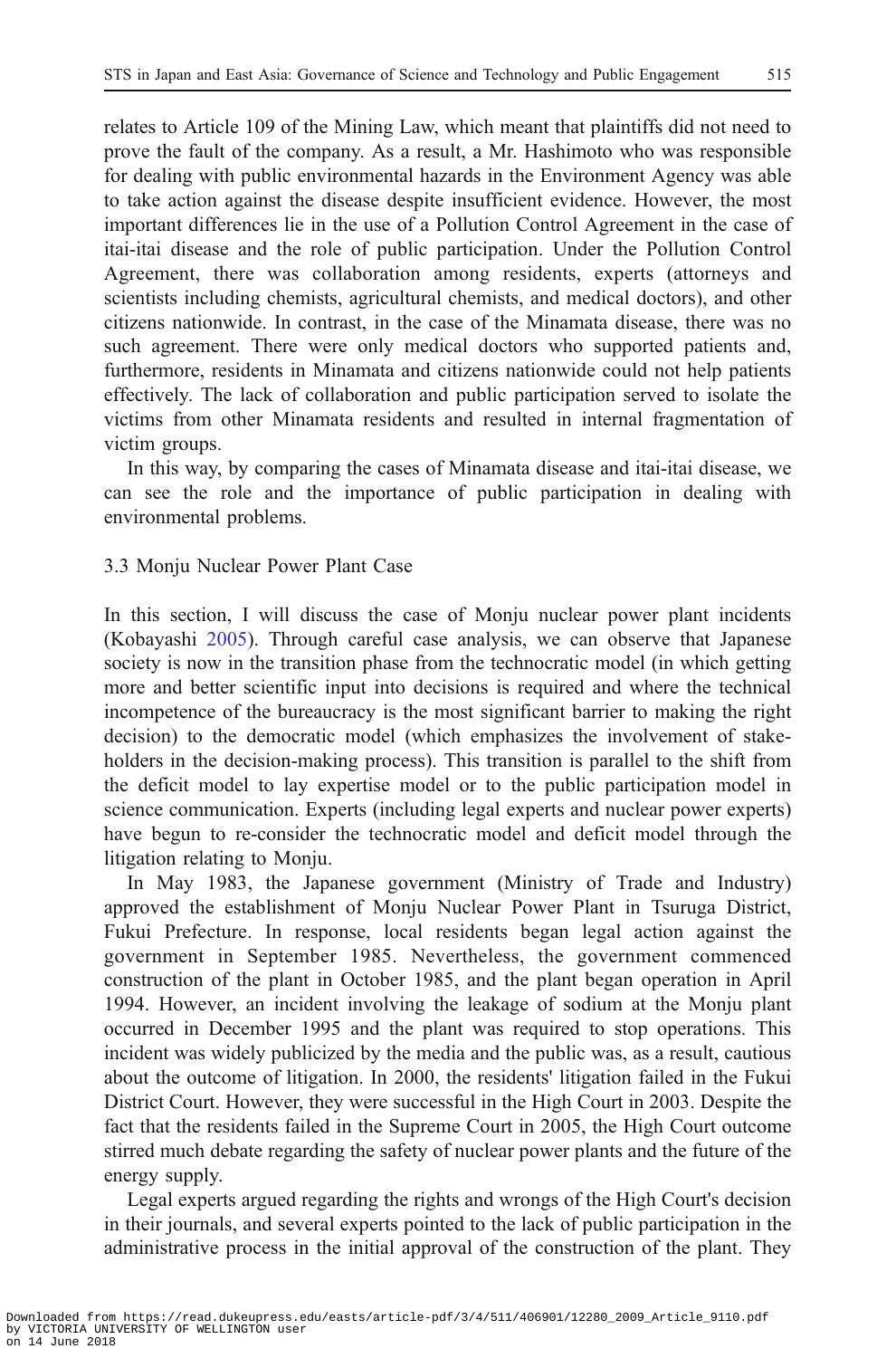said that administrative discretion was originally a tool for step-by-step handling of complicated problems with the involvement of stakeholders. However, this kind of administrative discretion did not function in the decision-making process for the establishment of Monju. They pointed out that if the government had considered public participation in the approval process, the process might have been much better. This criticism meant that in 1983, the administrative decision-making process had been closed off by experts and policy makers, without the involvement of residents, in spite of the fact that the process should have been open to the public. It meant that in the 1980s, the decision- making process was based on the technocratic model, whereas in the twenty-first century, there has been a shift to the democratic model.

This transition from the technocratic model to the democratic model is in parallel to the transition in the science communication model. When the nuclear power plant professionals lament regarding public concerns regarding the safety of new technology, they are likely to have several illusions about the public. That is, they sometimes feel that the public's negative attitudes toward science and technology are caused by their lack of information and knowledge (Wynne [1996](#page-7-0)). It is referred to as the deficit model. The deficit model tries to interpret the situation solely in terms of public ignorance or scientific literacy (Ziman [1991](#page-7-0)). In this formulation, it is the public who are assumed to be deficient, while science is deemed "sufficient". Lacking a proper understanding of the relevant facts, people fall back on mystical beliefs and irrational fears of the unknown (Sturgis and Allum [2004](#page-7-0)). Indeed, most nuclear power plant professionals believe in the deficit model without being aware of it (Fujigaki and Hirono [2008](#page-7-0)). However, several professionals have begun to emphasize the importance of public communication regarding nuclear power. They are now eager to communicate with residents. This attitude was also observed in communication with residents after the earthquake in the Niigata District where the Kariwa nuclear power plant is located. Experts now show an interest in approaches which are different from the deficit model. For example, the "lay expertise model" which involves giving authority regarding local knowledge to nonscientists in particular situations, and the "public participation model" which acknowledges local knowledge and the need to invite nonscientists in the decision-making process for scientific and technological matters that affect society at large.

In this way, Japanese society can now be considered to be actively looking at the potential of the democratic model, and reconsidering the technocratic model in the decision-making process regarding the governance of science and technology. We can also observe a shift in models of science communication.

# 4 The Present Status of Science Communication and Public Engagement

The Japanese Government has emphasized the importance of the public understanding of science and science communication in the Third Basic Plan for Science and Technology (2006-2010), and funded several programs for promoting communication between science and society. For example, there are three programs (Hokkaido University, Waseda University, and the University of Tokyo) for educating science communicators funded by Special Coordinating Funds for Promoting Science and Technology (2005-2009). In addition, there are programs for science communication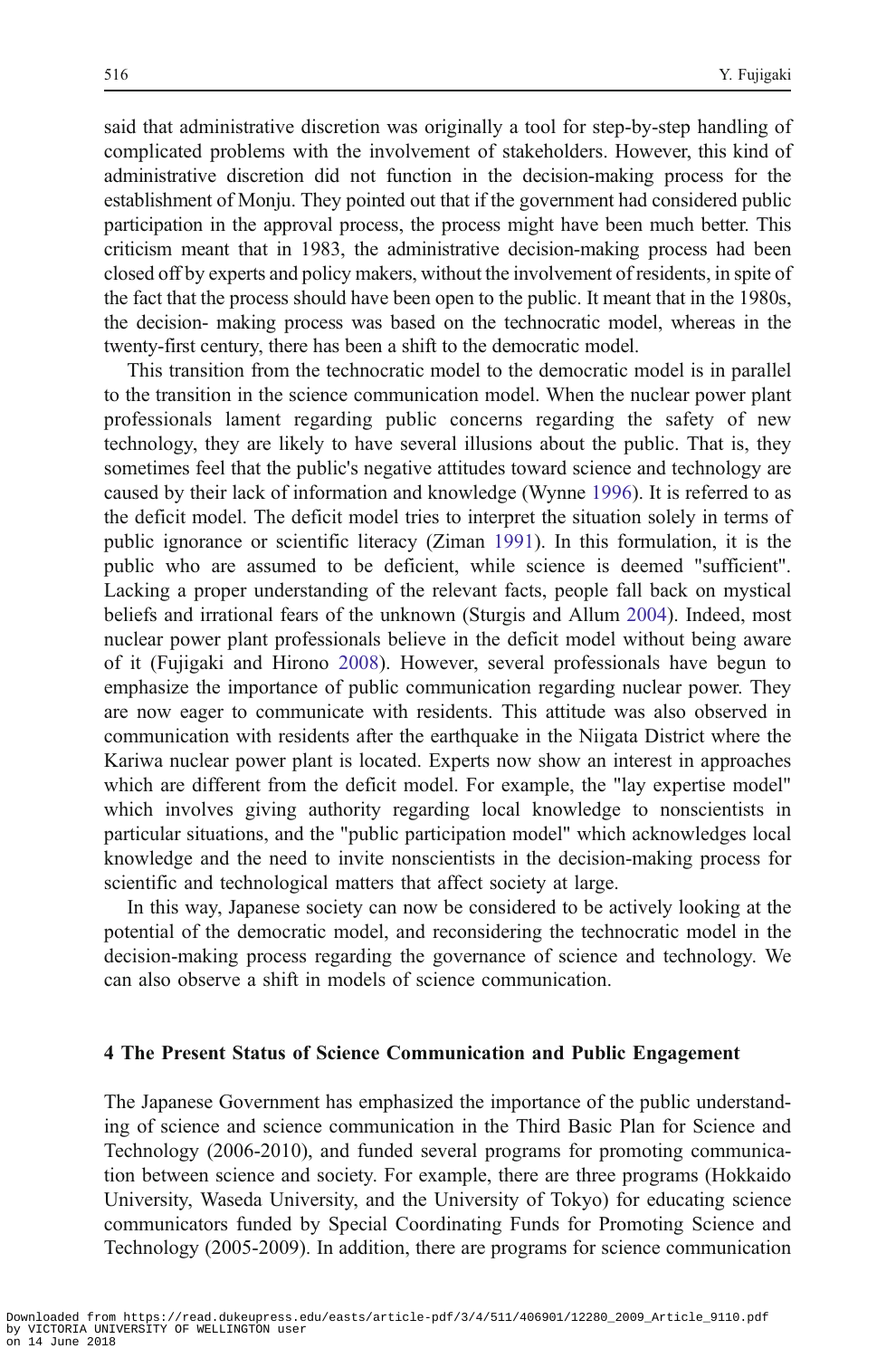at Tokyo Institute of Technology, Ochanomizu Women's University, Kyoto University, and Osaka University.

Although science communication programs appear to be prospering, we can also observe a gap between government-driven PUS and science communication that is substantially needed for controversies between science and society. For example, most people think that "outreach" from professionals to the public is important for science communication. Outreach is a term coined by the government-driven PUS. Furthermore, few people think that controversies regarding Minamata disease or itai-itai disease can be seen as failures of science communication. In addition, few consider that grassroots movements to fight air pollution in the Mishima/Numazu/Shimizu, Kawasaki, and Chiba areas in the 1970s can be regarded as problems in science communication. In this way, there is a gap between government-driven PUS and science communication in grassroots social movements. Why do these gaps occur?

First, science communication in Japan has tended to be promoted under the auspices of the government which seeks to enhance the public understanding of science and seeks to deal with policy issues such as the enhancement of science literacy, countermeasures for indifference towards science, the enhancement of public support towards funding basic science, and promoting collaboration between university and industry. These government-driven public understanding of science programs sometimes promote the "deficit model" without being aware of it. Therefore, we should be very cautious regarding them. Second, in Japan, controversies relating to older technologies such as nuclear power plants and those of newer technologies such as GMOs and BSE are sometimes discussed separately. This separation also promotes a gap between government-driven PUS and science communication. Third, based on these two reasons, government-driven science communication sometimes sees science communication as just an "outreach" activity from professionals to the public, a one-way form of outreach.

It is gratifying to see that several universities have attempted to link science communication and controversies. For example, Hokkaido University has tried to engage the public regarding GMO and nano-technology, and Nagoya University has also tried to do the same regarding waste problems and global climate change.

#### 5 Universality and Cultural Difference in STS Concepts

What meaning does hosting 4S 2010 in Tokyo have? What can STS researchers (or 4S) do for the present state of governance of science and technology in Japan? What does holding the annual meeting in Asia mean for STS research worldwide?

The answer to the first and second questions is that, for the present state of governance of science and technology in Japan, STS can open people's eyes to the historical and regional relationships between science and society, constructed by stakeholders such as professionals, policy makers, citizens, NGOs, NPO, business enterprises, and ministries. STS can provide a multi-dimensional perspective for the actual, real-life problems of science and society, as well as suggest methodologies for analyzing historical and regional relationships among stakeholders. In addition, STS can provide a stockpile of case analyses on controversies relating to science and society.